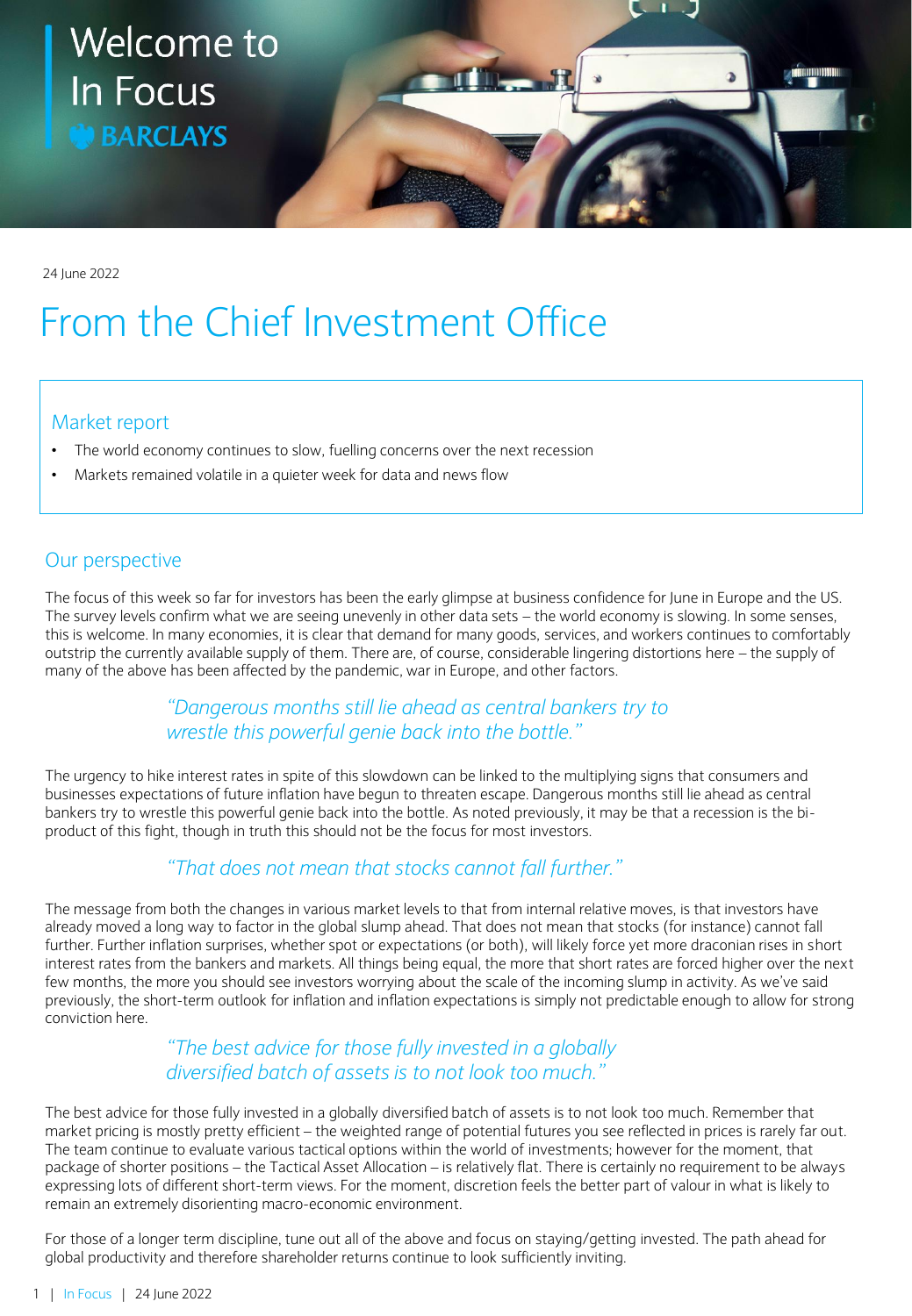# This week's theme: The importance of shareholder voting

*All investments can fall in value. You may lose capital. Please note that past performance is not a guide to future performance.*

For many years, investors have purchased shares in companies to participate in the potential profits of these companies. But being a shareholder is changing. As a part-owner of the business, you may be increasingly keen not only to ensure that the company is generating financial rewards but also consider how those rewards are achieved.

Recently, we have seen that public interest in companies' environmental, social and governance (ESG) commitments – and how companies apply these – has been rising in recent years.

Many UK-listed companies are reporting higher levels of investor engagement in the last year, driven heavily by ESG issues. The focus by investors on environmental and social performance will likely accelerate in the years ahead.



Hugo Vanhegan Investment Writer

Companies need to focus on sustainability issues as part of their engagement with shareholders. We believe that voting and engaging with companies is an important part of responsible investing and, from last year, we have been voting and engaging with the companies in which we have a holding.

Here, we discuss our approach to voting, and how we believe we are delivering the best outcomes for our clients.

### **Stewardship**

We partner with a leading stewardship provider, EOS at Federated Hermes ("EOS")<sup>1</sup>, who engage with the companies on our behalf. We seek to highlight key ESG issues of concern, engaging investee companies on matters relevant to shareholder value and the wellbeing of stakeholders. This reflects our approach of promoting constructive dialogue with our investee companies by building long-term relationships to seek to influence ESG practices.

In 2021, we engaged<sup>2</sup> with 596 companies on 2,425 environmental, social, governance, strategy, risk and communication issues and objectives (Figure 1). Because of the way we engage with companies, it may be possible that we are involved with companies on more than one topic simultaneously.



#### Figure 1: Engagement levels in 2021

Source: 2021 Annual Review, Barclays Wealth, Engagement Highlights, EOS

*<sup>1</sup> <https://www.hermes-investment.com/stewardship/>*

*<sup>2</sup> For further information, please refer to 'A guide to engagement terminology', 2021 Annual Review, Barclays Wealth, Engagement Highlights, EOS (page 15).*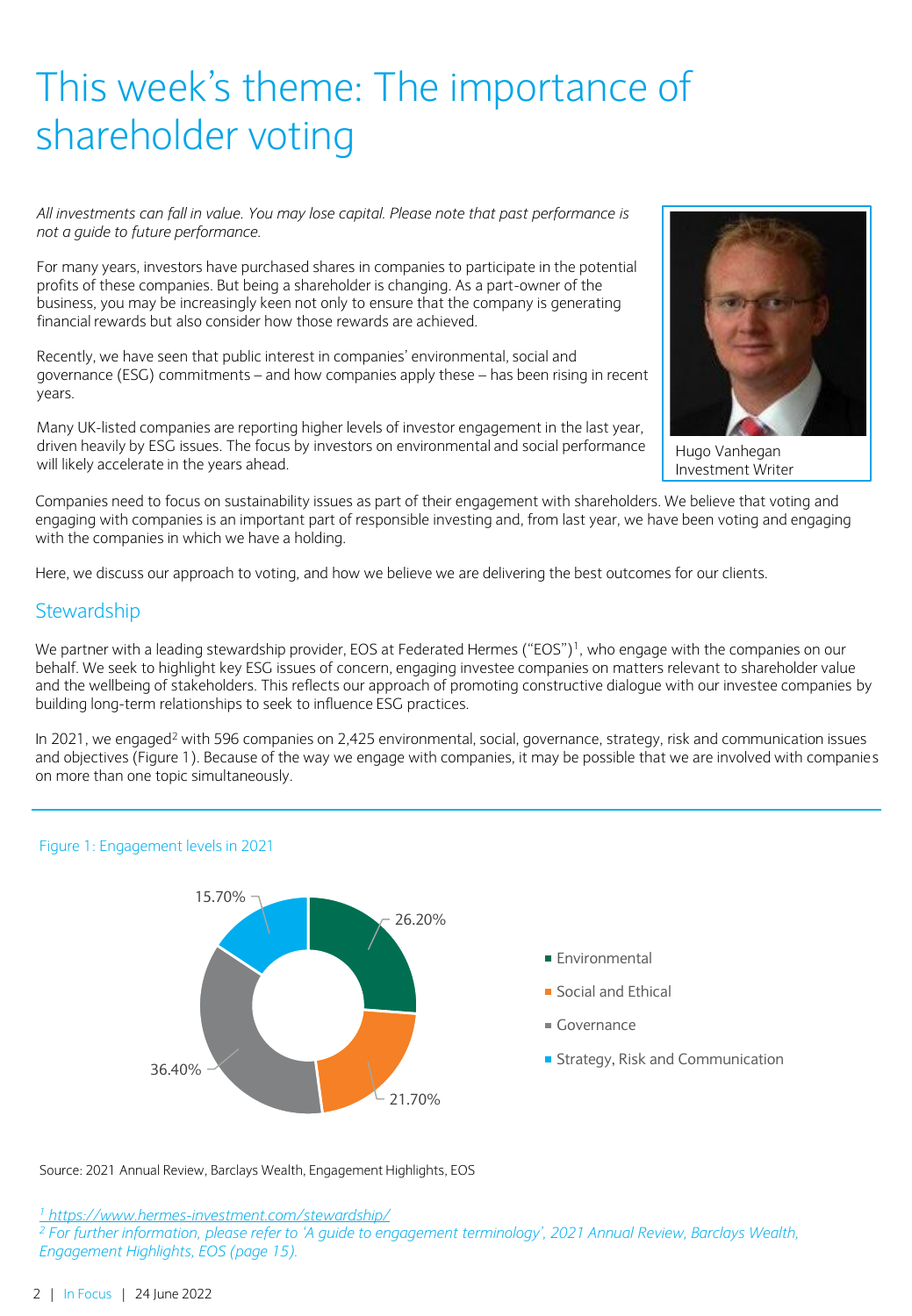# **Milestones**

In order to track the progress we make in our engagements with companies, we use the EOS proprietary milestone system. These milestones can be broadly defined as follows:

- Milestone 1: Concern raised with the company at the appropriate level
- Milestone 2: The company acknowledges the issue as a serious investor concern
- Milestone 3: We oversee the company develop a credible strategy/stretches targets set to address the concern
- Milestone 4: We oversee the company implement a strategy or measures to address the concern

During 2021, we made significant progress in delivering our engagement objectives. Figure 2 highlights how much progress has been made in achieving the milestones set for each engagement.

### **Voting**

In 2021, EOS (on our behalf) made voting recommendations on 4,334 resolutions at 481 meetings (Figure 3). At 240 of those meetings, we recommended opposing one or more resolutions, while at one meeting, we recommended abstaining. Some of the reasons why we voted against management or abstained include board structure, remuneration, capital structure and dividends. We recommended voting with management by exception<sup>3</sup> at eight meetings and supported management on all resolutions at 232 meetings.

In the UK, for example, we have seen some good practices, with many companies repaying the money received from the UK Government to furlough their employees or in business rates relief. It was generally accepted that companies not able to do so should not pay bonuses to executives.

# Conclusion

Voting and engaging across the companies directly held in our funds is an important part of the Barclays responsible investing journey and helps us to meet a variety of current and future regulations.



#### Figure 2: Engagement progress in 2021

No change

**Positive progress (engagement moved forward at least one milestone during the year)** 

Source: 2021 Annual Review, Barclays Wealth, Engagement Highlights, EOS

<sup>3</sup> 'Voting by exception' means that EOS are recommending supporting the management on the vote in question, but this is *against EOS' standard policy. Typically, EOS will do this because having engaged with management, they are comfortable on the specific rationale (for this year at least).*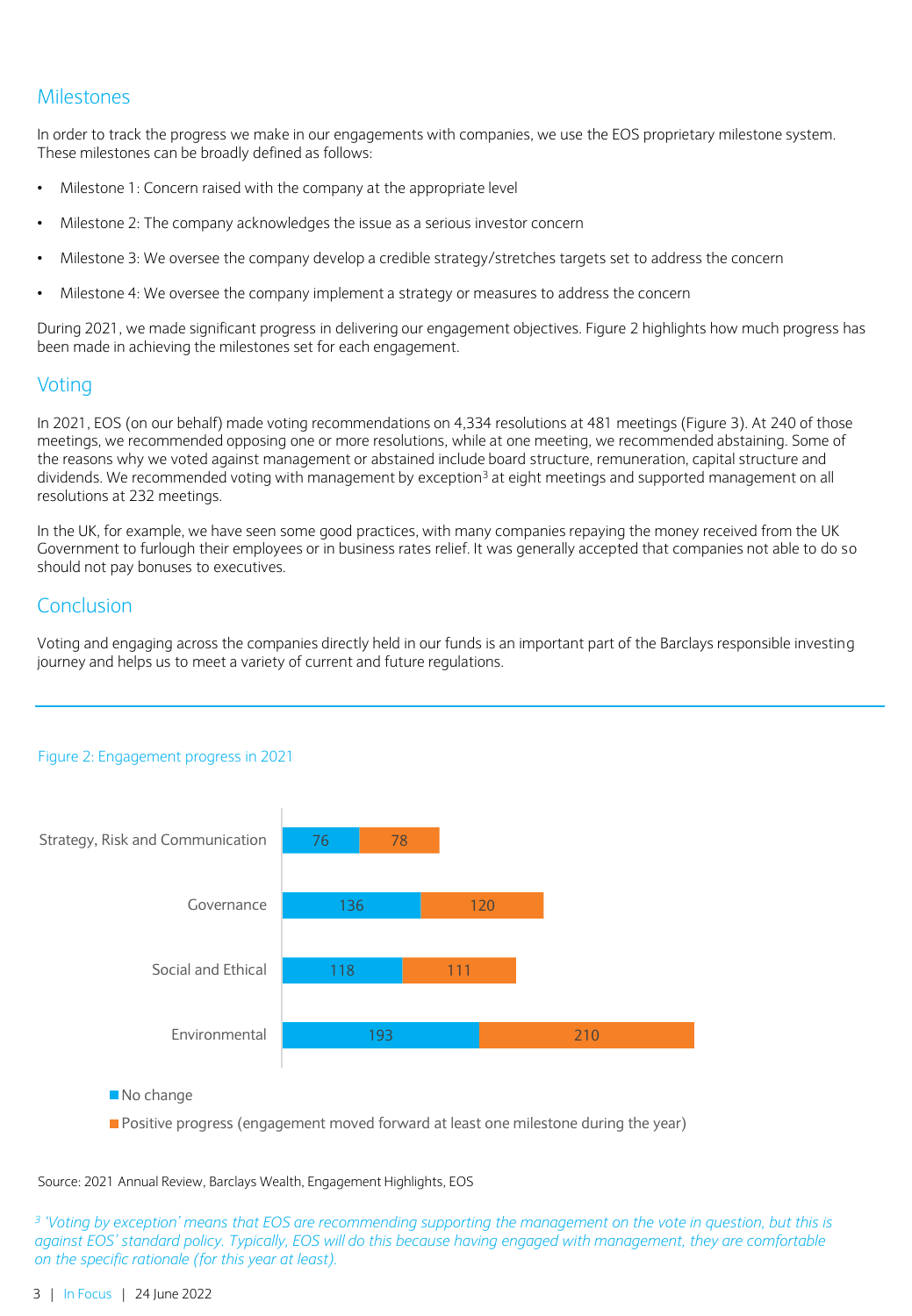For companies, the most prudent way to manage climate change (and reduce the risk of becoming a target of activism) is by proactively setting a clear sustainability strategy and meeting or exceeding industry standards. For the benefit of their shareholders, organisations should also set clear short-, medium-, and long-term targets to improve on sustainability metrics.

Recent trends in investor activism are only likely to accelerate as stewardship providers scrutinise company recommendations and large asset managers respond to increasing pressure to demonstrate their ESG credentials with their votes. Those companies that recognise the challenge and build a long-term strategy to respond will be best placed to thrive in an era of enhanced shareholder engagement on sustainability.

# Important information

None of the funds or companies mentioned in this article constitutes an investment recommendation. Past performance is not a guide to future performance. All investments can still fall in value as well as rise and you might get back less than you invest. We don't offer personal investment advice so if you're unsure you should seek that independently. Funds are designed for the long term so you should only consider them if you can stay invested for at least five years. These are our current opinions but the future, as ever, is uncertain and outcomes may differ.



Source: 2021 Annual Review, Barclays Wealth, Engagement Highlights, EOS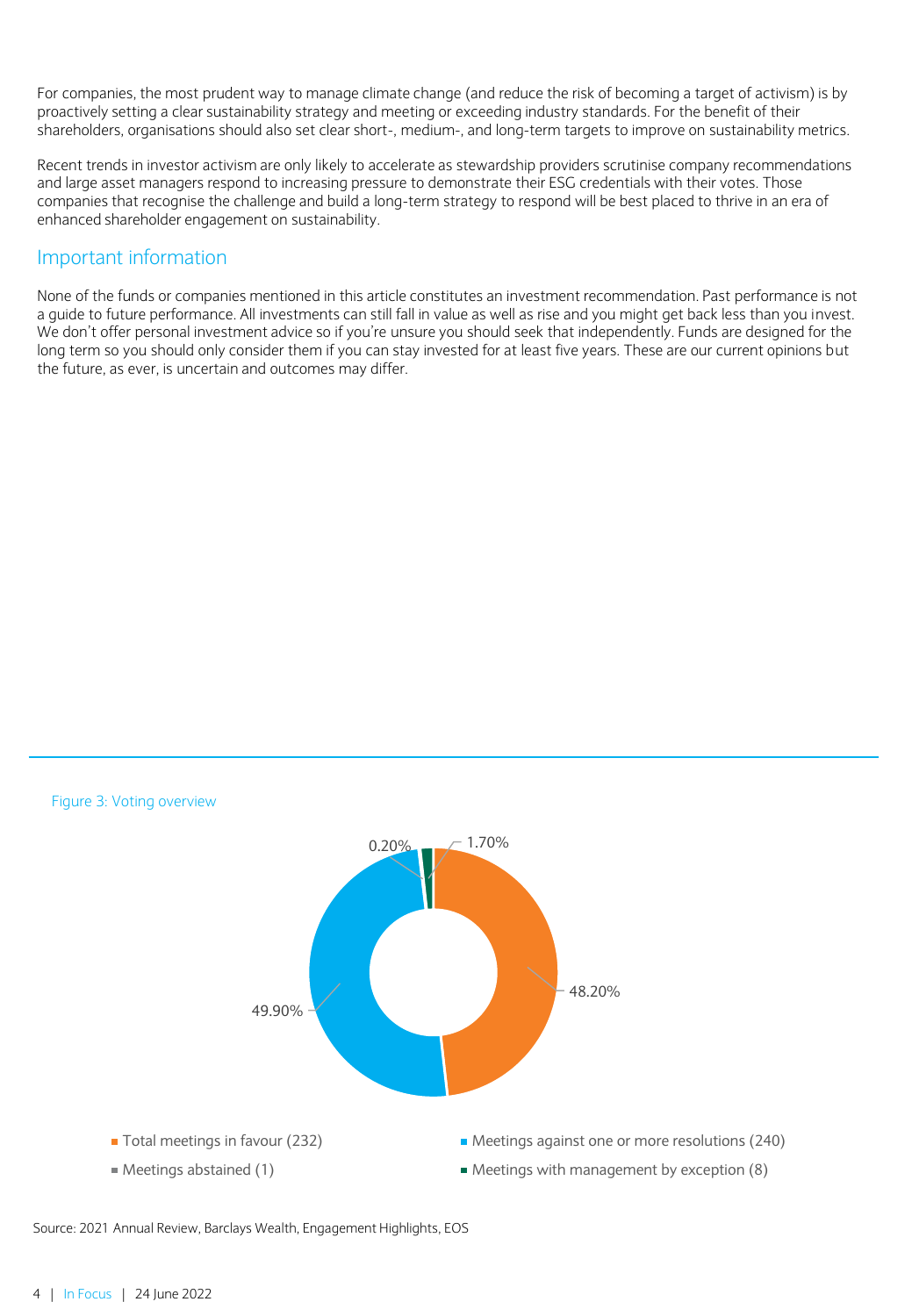# Market calls – summary

# Macro summary

- It remains a complicated macro backdrop, particularly in the UK. We're probably at least a quarter away from peaking inflation, household incomes are set to sharply decline, and the Bank of England look set to raise interest rates aggressively to curb inflationary pressures and anchor expectations.
- This shouldn't be an automatic trigger to disinvest across risky assets though. We look at a range of indicators to give us clues about economy activity, but it's not straightforward to translate them into profitable market-timing. The stock market is not just the economy, especially in the UK where most profits are earned abroad.

# Tactical Asset Allocation

| <b>Asset Class</b>                  | Strong<br>Underweight | Underweight | Neutral | Overweight | Strong<br>Overweight |
|-------------------------------------|-----------------------|-------------|---------|------------|----------------------|
| Cash & Short Maturity Bonds         |                       |             |         |            |                      |
| Developed Government Bonds          |                       |             |         |            |                      |
| Investment Grade Bonds              |                       |             |         |            |                      |
| High Yield & Emerging Markets Bonds |                       |             |         |            |                      |
| Developed Markets Equities          |                       |             |         |            |                      |
| <b>Emerging Markets Equities</b>    |                       |             |         |            |                      |
| Commodities                         |                       |             |         |            |                      |
| Alternative Trading Strategies      |                       |             |         |            |                      |

#### Fixed Income

- Neutral high yield. Credit spreads have widened following aggressive tightening from central banks and slowing economic momentum. We are also now neutral global treasuries as a result.
- Recently closed underweight in EM local currency debt (EMDL), given the sharp losses to the asset class following Russia's invasion of Ukraine.

#### **Equities**

• Overweight Developed Markets Equities relative to Emerging Market Equities. Slowing global growth and a tightening monetary policy backdrop has often resulted in outperformance from Developed Market Equities.

#### Alternatives

We remain neutral on commodities.

# Total returns across key asset classes

|                                        | <b>2022 YTD</b> | 2021     | 2020    | 2019  | 2018     | 2017     |
|----------------------------------------|-----------------|----------|---------|-------|----------|----------|
| <b>Cash &amp; Short-Maturity Bonds</b> | 0.1%            | 0.0%     | 0.3%    | 0.7%  | 0.5%     | 0.2%     |
| <b>Developed Government Bonds</b>      | $-9.8%$         | 0.9%     | 6.3%    | 6.0%  | 0.1%     | 1.5%     |
| <b>Investment Grade Bonds</b>          | $-13.2%$        | $-1.0\%$ | 7.2%    | 10.6% | $-2.7%$  | 4.6%     |
| High Yield & Emerging Market Bonds     | $-12.0\%$       | $-0.4%$  | $3.0\%$ | 11.5% | $-3.2%$  | 6.6%     |
| <b>Developed Market Equities</b>       | $-12.2%$        | 22.9%    | 12.3%   | 22.7% | $-3.0\%$ | 11.8%    |
| <b>Emerging Market Equities</b>        | $-9.8%$         | $-1.6%$  | 14.7%   | 13.8% | $-9.3%$  | 25.4%    |
| <b>Commodities</b>                     | 35.0%           | 28.2%    | $-6.1%$ | 3.6%  | $-5.8\%$ | $-7.1\%$ |
| <b>Alternative Trading Strategies</b>  | 5.8%            | 3.5%     | 1.7%    | 2.2%  | $-3.1%$  | 2.2%     |

Source: FactSet, Barclays. 2022 year-to-date performance is up to 23º June. ATS as of end April 2022. Past performance is not a guide to future performance. Asset classes in GBP and<br>represented by the following indices: Ca II Constrnd TR Hgd GBP (40%), JPM EMBI Global Diversified TR Hgd GBP (30%), JPM GBI-EM Global Diversified TR GBP (30%); Developed Markets Equities, MSCI World NR GBP; Emerging<br>Markets Equities, MSCI EM NR GBP; Commodities,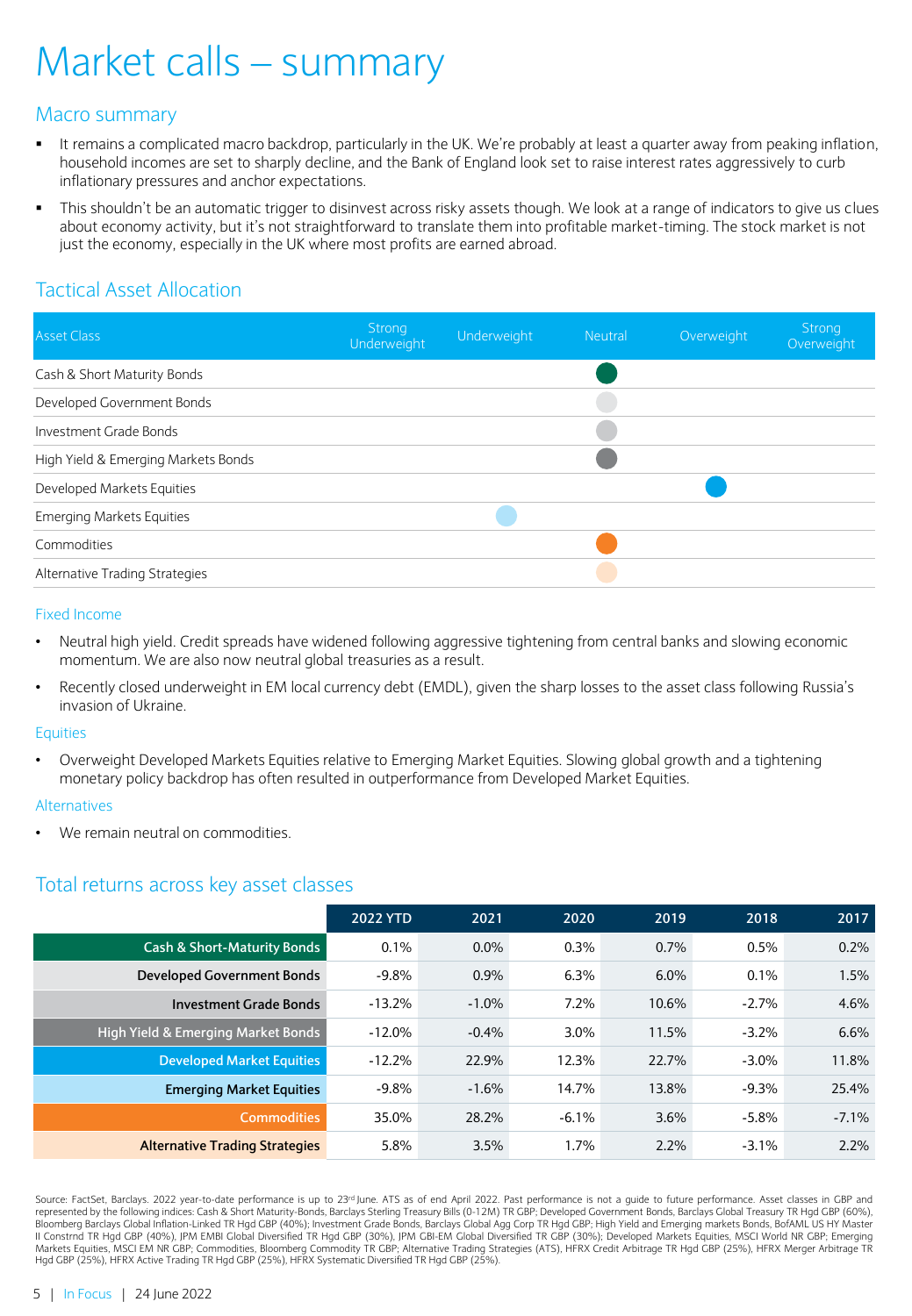# What are we thinking about?









Past performance is not a reliable guide to future performance.